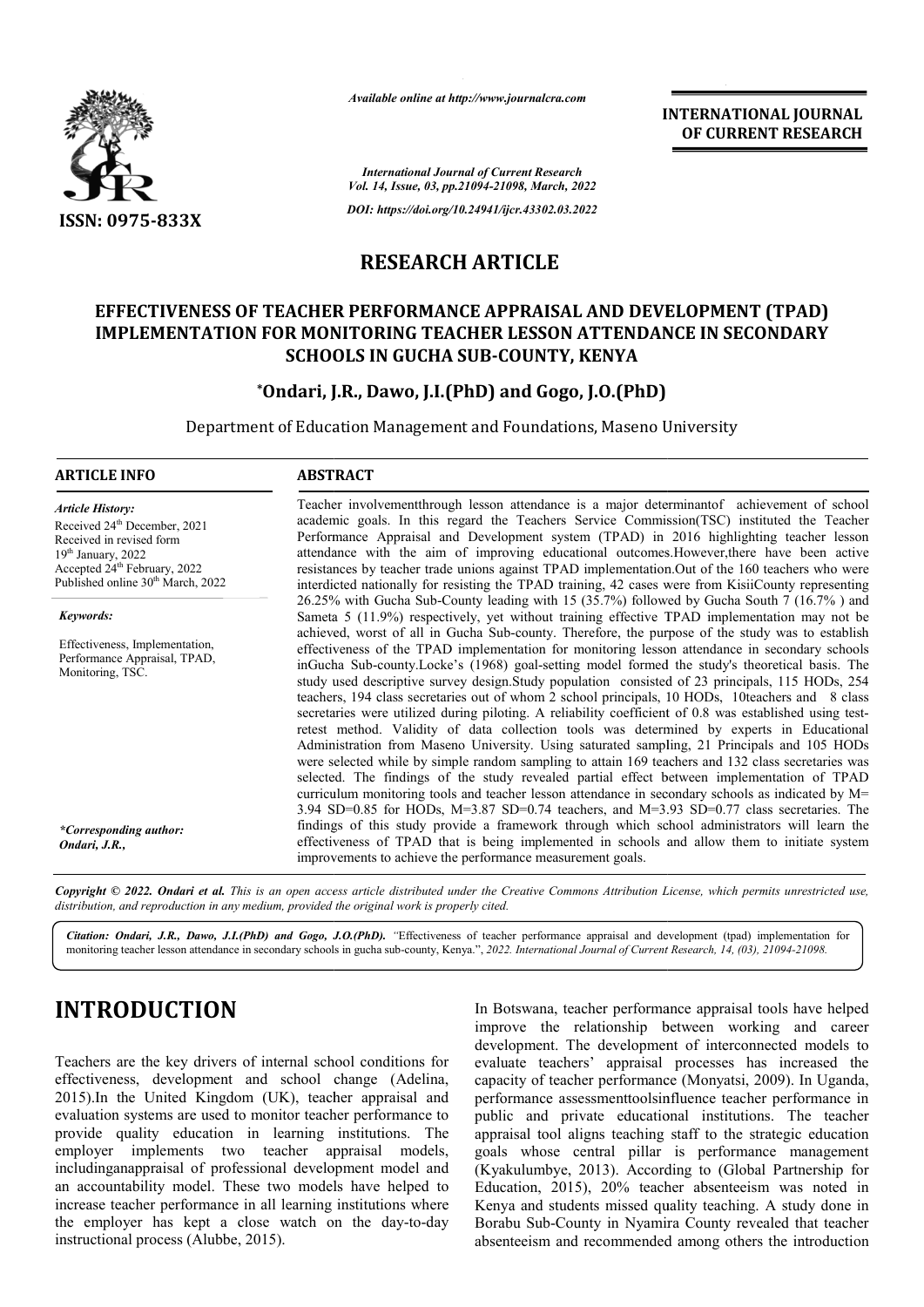of policy changes like that of maintaining attendance roll for teachers' log in and out every single day and biometric registers as ideal to report and curb absenteeism (Obiero, Mwebi & Nyang'ara, 2017). In Kisii County. In addition,Aloo, Ajowi & Aloka ( 2017) in a study on the TPAD policy in public secondary schools established that syllabus coverage was still affected by absenteeism. A study done in Gucharevealed that teachers from public schools in the region are frequently missing classes to attend funerals on Thursdays,<br>this being attributed to poor examinations this being attributed to poor examinations performance(Mobegi, 2014). According to the findings of a Quarterly Standards Assessment report for 31 primary and 17 secondary schools conducted by the Ministry of Education in Gucha Sub County, rampant teacher absenteeism is one of the causes of poor academic standards in the area (Nyakundi, 2015). In Kenya, Teachers Service Commission (TSC) instituted the Teacher Performance Appraisal and Development system (TPAD) in 2016 with a view to improving educational outcomes , including improved teacher attendance for optimal teacher utilization(TSC, 2016). This was anchored in the commission's strategic plan 2015-2019 (TSC, 2015). This under-utilization led to poor syllabus coverage and failure to maintain learner discipline (Macharia, 2018). The TSC TPAD is a government tool to assist in monitoring the teachers' attendance of classes in schools. Effective time management is a crucial element of the TPAD tool(TSC/QAS/TPAD-T/01/REV.2, 2019). It is worth noting that optimal learningtime management is backbone to optimizedschool-educational outcomes, hence the importance of TPAD tool to measure input.

**Statement of the Problem:** The quality of the teaching activity is key determinant of efficiency and effectiveness at secondary level of education, of importance is leasson attendance. In this regard,TSC instituted the TPAD in 2016 with a view to improved educational outcomes. However, this effort had faced a lot of opposition from teachers and their trade unions, especially the KNUT, indicative of poor teacher attitude towards TPAD and hence threatened the success of its implementation.In April 2019, teachers resisted TPAD training, and out of the initial 160 interdicted cases nationally, Kisii County contributed 42 cases (Table 1) representing 26.25 %, with Gucha Sub-County contributing 15 cases (35.7%) and Gucha South Sub-County 7 cases (16.7%).

**Table 1. Number of teachers interdicted by TSC for resisting TPAD training in Kisii County in April 2019**

| Sub-County     | Number of Interdicted Teachers | $\frac{0}{0}$ |
|----------------|--------------------------------|---------------|
| Kisii Central  | 2                              | 4.8           |
| Sameta         |                                | 11.9          |
| Marani         |                                | 2.4           |
| Kitutu Central |                                | 7.1           |
| Nyamache       |                                | 7.1           |
| Gucha          | 15                             | 35.7          |
| Gucha South    |                                | 16.7          |
| Kisii South    | 2                              | 4.8           |
| Masaba North   |                                | 2.4           |
| Masaba South   |                                | 2.4           |
| Etago          |                                | 2.4           |
| TOTAL          |                                | 100           |

Source: KNUT, 2019

Without training, effective implementation could not be guaranteed, and with this level of resistance, there is a likelihood that the effective implementation of the system in secondary schools in Gucha Sub-County may have been compromised.

This then threatened teacher input and could have interfered with implentation outcomes. Against this background, the study aimed at establishing whether the TSC's TPAD policy was effectively being implemented as envisaged in terms of school management indicator in ensuring teacher lesson attendance. Monitoring of time management as regards lesson attendance ensures minimized absenteeism and idling in class. The tool's major featureis the individual teacher's timetable maintained by individual teachers. The class secretary maintains a Daily Class/Teacher Lesson Attendance Register (TLAR) submitted tothe deputy head teacher for weekly analysis. Thedeputy head teacher submits the TLAR to the principal for necessary action and filing for reference. The Teacher Lesson Recovery Schedule (TLRS) is maintained and confirmed by the deputy principal and verified by the principal. It captures the lessons attended, lessons missed, lessons recovered, and lessons not recovered (TSC/QAS/TPAD-T/01/REV.2, 2019). However, the effectiveness of TPAD implementation of these monitoring tools in Gucha Sub-county has not been ascertained, hence this study.

Theoretical framework: This study was anchored on Edwin A. Locke's goal-setting theory which postulates that outlining a task's objectives correlates positively with performance. When one sets specific and inspiringtargets and obtains authentic feedback, they will experiencebetter task performance and higherachievement (Locke, 1968). This model recommended the annual appraisal system where every staff member is expected to fill up end-of-year progress reports for the tasks assigned at the start of the year. By the end of the year, the annual work plan serves as the evaluation benchmark to assess the employees' performance during the appraisal period. According to Locke (1968), people set targets to gratify their emotional needs and desires. Locke emphasized that employees should demonstrate goal commitment for the goalsetting theory to be effective. Commitment is an individual's dedication, devotion, or resolve to achieve set goals regardless of the origin. Better and suitable opinions on results direct employee behavior. This drives higher performance than when feedback is not provided. Therefore, the theory was appropriate for this study since the TPAD tool had been used by the teachers' employer, TSC, to set targets for teacher performance since January 2016. Through TPAD, teachers participate in goal-setting and eventually in their own monitoring and evaluation, otherwise refered to as appraisal, and therefore, they are relatively more receptive to accept blame in case of failure. For this study, the focus is lesson attendance component.

# **RESEARCH METHODOLOGY**

A descriptive survey research design was used in this study. The design describes the current condition or attitudes andallows the researcher to obtain information from a large population, making it ideal for the study(Frankel & Wallen, 2009). The design was useful for summarizing the data to provide descriptive information used to determine effectiveness in implementing the TPAD system in secondary schools in Gucha Sub-County as given by class secretaries, teachers, HODs, and principals of the schools.

**Sample and Sampling Technique:** The target population for the study comprised of 23 principals, 115 HODs, 254 teachers, and 194 class secretaries in secondary schools in Gucha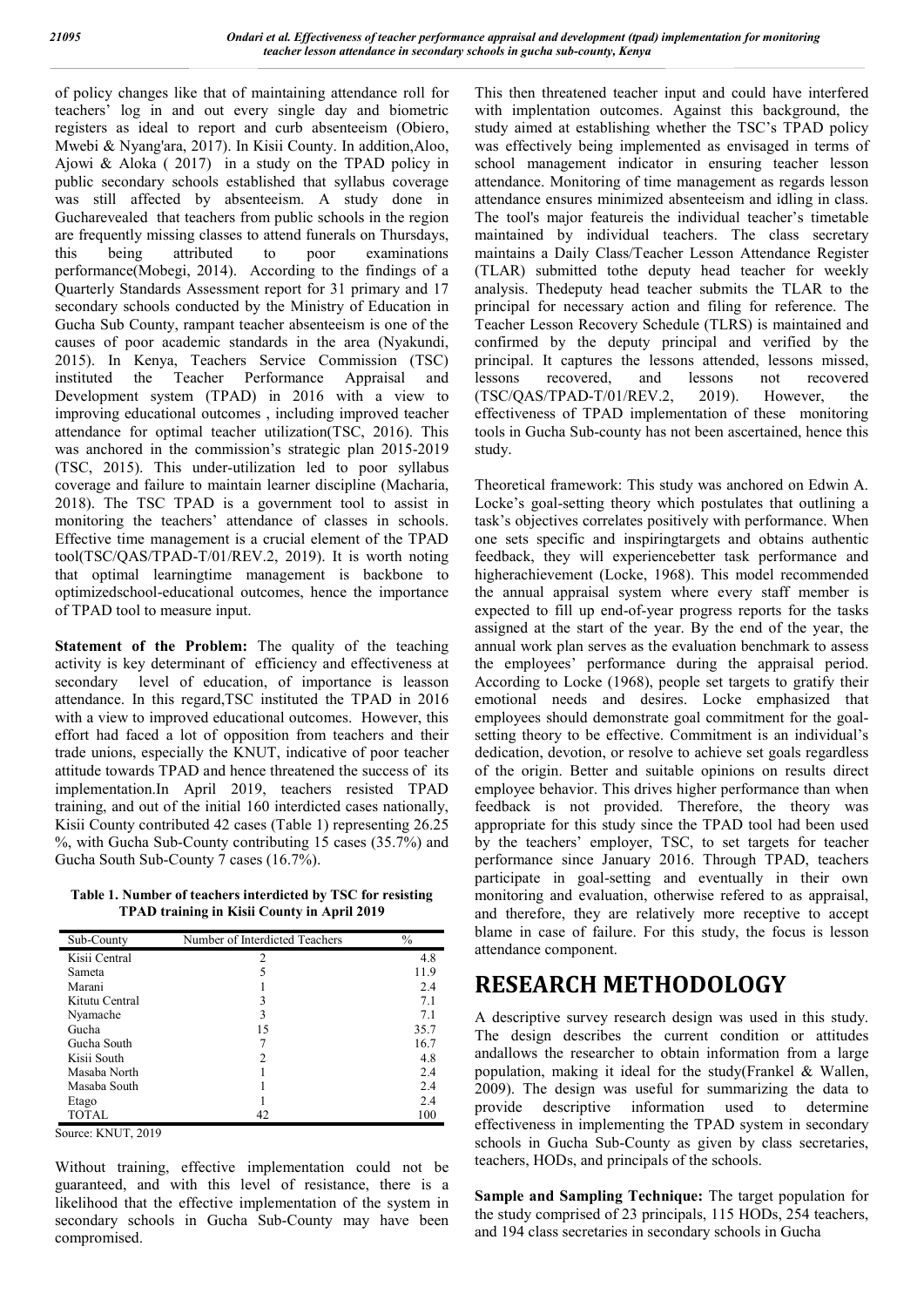Sub-County (Republic of Kenya, 2018). Saturated Sampling technique was used to select 21 secondary school principals and 105 HODs. Stratified random sampling was used to ensure an equitable representation(Mugenda&Mugenda, 2009) of 169 teachers and 132 class secretaries.

**Validity and Reliability:** Validity was ascertained by presenting the questionnaires and interview schedules for verification by relevant experts from Maseno University. To test for reliability, Pearson's correlation coefficient of 0.8 was established using a test-retest method. According to Mugenda & Mugenda (2009), a positive correlation coefficient of 0.7 and above shows the reliability of the instruments; hence the instruments were considered reliable for data collection.

Data Collection Procedure: Permission and clearance were sought from Maseno University Ethics Review Committee (MUERC), and a research license from the National Commission for Science Technology and Innovation (NACOSTI). Thereafter, clearances were sought and granted from the County commissioner, County Governor, and Education office of Kisii County and Sub County Director of Education of Gucha Sub-County.

**Data Analysis:** On a range of a 5-point Likert scale, responses were assigned levels of 1 to 5 whereby responses rounded off to 1 represented (Very ineffective), 2 (ineffective), 3 (Somewhat effective), 4 (effective), and 5(Very effective). This is equivalent to the TSC rating scale where value of 1 represents (did not meet the targets) 2 represents (below average) 3 represents (average), 4 represents (good) and 5 represent (very good). Qualitative data from open-ended responses were analyzed thematically on an on-going process.

## **RESULTS AND DISCUSSION**

The study sought to assess the effectiveness in implementing the TPAD tools for teacher performance on controlling teacher lesson attendance in secondary schools. The responses from HoDs are shown in Table 2. The findings show that 51 (41.8%) class secretaries agreed that the TPAD system is somehow effective in ensuring that teachers maintain a copy of the updated class timetable (M= 3.84 SD=0.81) and that 59 (48.4%) of the secretaries agreed that the TPAD system agreed TPAD system is effective in ensuring daily lesson recovery schedules (M= 3.77 SD=.83) Similar Mwebi & Nyang'ara, (2017) observed that TPAD implementation can lead to excellence in educational performance that is achieved through regular teacher commitment; enhanced syllabus coverage; creation of friendly learning environments and value addition in learner performance in national examinations. Results show that the HODs, Teachers, and Class Secretaries concur that TPAD implementation partially enhanced adherence to lesson schedule at an aggregate mean of 3.70, 3.87, and 3.93 respectively. The tools had various checks that repressed lesson boycotts, thus enhancing teacher attendance. The principals' responses on the level of effectiveness of implementation of TPAD tools is shown in Table 5. Statistical evidence from school principals shows that the level of effectiveness in implementing TPAD insecondary schools in Gucha Sub-County was below average. This is depicted by a mean of 1.66 out of a maximum of 5 and a standard deviation of 0.61.This scenario is attributed to the lack of adequate training to supervise and oversee effective TPAD implementation (Mean = $1.94$ , SD= $0.71$ ).

**Table 2. HODs response on effectiveness in implementing the TPAD tools for teacher performance on lesson attendance**

|                                                                                                 | /ery Ineffective |               |              | Ineffective   |    | omewhat Effective<br>Ō |    | Effective     | Highly Effective |               | Mean | $\overline{D}$ ev<br>Std. |
|-------------------------------------------------------------------------------------------------|------------------|---------------|--------------|---------------|----|------------------------|----|---------------|------------------|---------------|------|---------------------------|
|                                                                                                 |                  | $\frac{0}{0}$ | $\mathbf{f}$ | $\frac{0}{0}$ | f  | $\frac{0}{0}$          | f  | $\frac{0}{0}$ | f                | $\frac{0}{0}$ |      |                           |
| Maintaining verified personal timetable                                                         | 0                | $\mathbf{0}$  | 13           | 14.9          | 27 | 31.0                   | 29 | 33.3          | 18               | 20.7          | 3.44 | 1.02                      |
| Signing the teacher lesson attendance register with<br>the class secretaries/ monitor regularly |                  | $\theta$      | 8            | 9.2           | 20 | 23.0                   | 28 | 32.2          | 31               | 35.6          | 3.94 | 0.98                      |
| Adherence to the lesson recovery schedules promptly                                             | $\overline{0}$   | $\mathbf{0}$  | 4            | 4.6           | 31 | 35.6                   | 32 | 36.8          | 20               | 23.0          | 3.78 | 0.85                      |
| Maintaining a record of lesson recovery schedules in<br>TPAD file                               | $\theta$         | $\theta$      | 5            | 5.7           | 32 | 36.8                   | 35 | 40.2          | 15               | 17.2          | 3.69 | 0.83                      |
| Holding discussions on<br>attendance with<br>lesson<br>immediate supervisor                     | $\Omega$         | $\theta$      | 3            | 3.4           | 37 | 42.5                   | 36 | 41.4          | 11               | 12.6          | 3.63 | 0.75                      |
| Mean Aggregate                                                                                  |                  |               |              |               |    |                        |    |               |                  |               | 3.70 | 0.89                      |

**Table 3. Teachers responses on effectiveness in implementing the TPAD tools for teacher performance on lesson attendance**

|                                                                                                | neffective |               | $\circ$<br>≔<br>د<br>effe |               | omewhat<br>S<br>Effecti<br>rñ |               |    | Ef            | Effective<br>Highly |      | Mean | ۵<br>Std. |
|------------------------------------------------------------------------------------------------|------------|---------------|---------------------------|---------------|-------------------------------|---------------|----|---------------|---------------------|------|------|-----------|
|                                                                                                |            | $\frac{0}{0}$ |                           | $\frac{0}{0}$ |                               | $\frac{0}{0}$ |    | $\frac{0}{0}$ |                     | 0/2  |      |           |
| Maintaining verified personal timetable                                                        | $\theta$   |               |                           | 0             | 55                            | 37.7          | 43 | 29.5          | 48                  | 32.9 | 3.95 | 0.84      |
| Signing the teacher lesson attendance register with<br>he class secretaries/ monitor regularly | $\Omega$   | $\Omega$      | $\Omega$                  | $\theta$      | 35                            | 24.0          | 58 | 39.7          | 53                  | 36.3 | 4.12 | 0.77      |
| Adherence to the lesson recovery schedules promptly                                            | $\theta$   |               |                           | $\Omega$      | 54                            | 37.0          | 66 | 45.2          | 26                  | 17.8 | 3.81 | 0.72      |
| Maintaining a record of lesson recovery schedules in TPAD file                                 | $\theta$   | $\theta$      |                           | $\Omega$      | 56                            | 38.4          | 65 | 44.5          | 25                  | 17.1 | 3.79 | 0.72      |
| Holding discussions on lesson attendance with immediate supervisor                             | $\Omega$   | $\Omega$      |                           | $\Omega$      | 64                            | 43.8          | 65 | 44.5          |                     | 11.6 | 3.68 | 0.67      |
| Mean Aggregate                                                                                 |            |               |                           |               |                               |               |    |               |                     |      | 3.87 | 0.74      |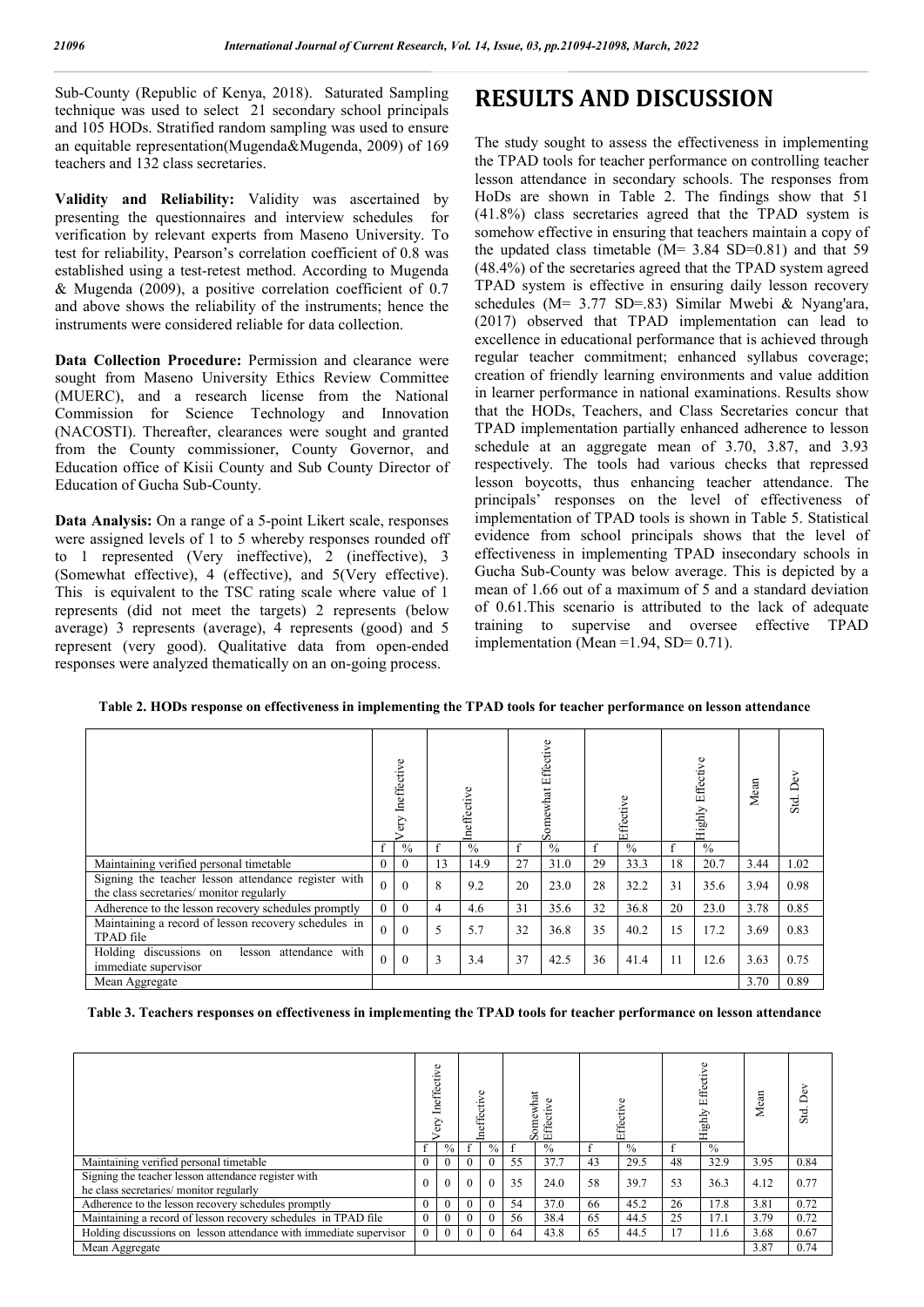#### **Table 4. Effectiveness of TPAD Tools for Checking Teacher Lesson Attendance**

|                                                                                                                              | Ineffective<br><b>ED</b> |               | Ineffective |                |    | Somewhat Effective |    | Effective     |    | Effective<br>ery | Mean | DeV<br>Std. |
|------------------------------------------------------------------------------------------------------------------------------|--------------------------|---------------|-------------|----------------|----|--------------------|----|---------------|----|------------------|------|-------------|
|                                                                                                                              | f                        | $\frac{0}{0}$ | $\mathbf f$ | $\frac{0}{0}$  |    | $^{0}/_{0}$        |    | $\frac{0}{0}$ |    | $\frac{0}{0}$    |      |             |
| Maintaining a copy of updated class timetable                                                                                | $\mathbf{0}$             | $\Omega$      | $\theta$    | $\Omega$       | 51 | 41.8               | 40 | 32.8          | 31 | 25.4             | 3.84 | 0.81        |
| Regularly marking Teacher Lesson Attendance Register indicating<br>time teacher enters and leaves class                      | $\theta$                 |               | $\theta$    | $\mathbf{0}$   | 22 | 18.0               | 64 | 52.5          | 36 | 29.5             | 4.11 | 0.68        |
| Maintaining daily Lesson Recovery Schedules                                                                                  | $\theta$                 | 0             | $\theta$    | $\Omega$       | 59 | 48.4               | 32 | 26.2          | 31 | 25.4             | 3.77 | 0.83        |
| Presenting a record of lessons attended, lessons missed and lessons<br>recovered to the deputy principal weekly for analysis | $\theta$                 | $\Omega$      | $\theta$    | $\theta$       | 36 | 29.5               | 61 | 50.0          | 25 | 20.5             | 3.91 | 0.70        |
| Consulting with individual teachers to plan for recovery of missed<br>lessons                                                | $\theta$                 | $\Omega$      | $\theta$    | $\overline{0}$ | 40 | 32.8               | 39 | 32.0          | 43 | 35.2             | 4.02 | 0.83        |
| Mean Aggregate                                                                                                               |                          |               |             |                |    |                    |    |               |    | 3.93             | 0.77 |             |

### **Table 5. Principal's responses on levels of effective implementation of TPAD in schools**

|                                                                                                                                                                            | ery Ineffective |               |    |               | Somewhat Effective |               | Effective |               | ery Effective |               | Mean | Std. Dev |
|----------------------------------------------------------------------------------------------------------------------------------------------------------------------------|-----------------|---------------|----|---------------|--------------------|---------------|-----------|---------------|---------------|---------------|------|----------|
|                                                                                                                                                                            |                 | $\frac{0}{0}$ |    | $\frac{0}{0}$ | f                  | $\frac{0}{0}$ | f         | $\frac{0}{0}$ | £             | $\frac{0}{0}$ |      |          |
| As the school principal over sighting TPAD implementation in<br>your school, how can you rate the level of effectiveness that<br>TPAD is being implemented in your school? | 6               | 33.3          | 12 | 66.7          | $\overline{0}$     | $\Omega$      | $\Omega$  | $\theta$      | $\Omega$      | $\theta$      | 1.66 | 0.61     |
| In your opinion, at what level do you think TPAD<br>implementation has effectively controlled teacher lesson<br>attendance in your school?                                 | 6               | 33.3          | 10 | 55.6          | $\overline{2}$     | 11.1          | $\Omega$  | $\Omega$      | $\Omega$      | $\theta$      | 1.78 | 0.36     |
| How can you rate the level of adequate training to supervise and<br>oversight effective TPAD implementation in your school?                                                |                 | 38.9          | 8  | 4.44          |                    | 5.6           |           | 5.6           |               | 5.6           | 1.94 | 0.71     |
| Mean Aggregate                                                                                                                                                             |                 |               |    |               |                    |               |           |               |               |               | 2.21 | 0.55     |

These findings contradict the research deductions by Mwebi and Nyang'ara (2017) that TPAD implementation can lead to excellence in educational performance.

Principals also added that TPAD implementation had not effectively controlled teacher lesson attendance in secondary schools in Gucha Sub-County (Mean  $=1.71$ , SD $= 0.36$ ). Similarly, insignificant changes had also been realized on TPAD implementation in an effort to enhance syllabus coverage  $(M=1.83, SD=0.41)$ .

#### **Conclusion**

The adoption of TPAD tools had not fully enhanced teacher lesson attendance in secondary schools in Gucha Sub-County. However, it has helped administrators to identify and track lessons missed out every week, and teachers plan for the recovery of missed lessons. It has ensured that teachers adhere to the lesson recovery schedules.

#### **Recommendation**

In order to enhance the effectiveness of implementing TPAD tools for teacher performance in enhancing teacher lesson attendance in the school, all the stakeholders, including teachers, secretaries, and HODs,need to be trained effectively on every specific aspect to reduce any confusion and ambiguity of the actualization process.

# **REFERENCES**

- Adelina, K. 2015. Effectiveness of Teachers Performance aprraisal Feedbak in Bukoba municipal council. Mzumbe University. Mwanza: unpublished.
- Aloo, J. O., Ajowi, J. O., & Aloka, J. P. 2017. The influence of Teacher performance appraisal on the effectiveness of curriculum evaluation in kenyan public schools. *Academic Journal of Interdisciplinary Studies, 6* (3).
- Alubbe, F. 2015. factors influencing the implementation of the Teacher Performance Appraisal systems: A case of public secondary schools in Westlands constituency, Kenya. University of Nairobi. Nairobi: Unpublished.
- Frankel, J. R., & Wallen, N. E. 2009. *How to Design and Evaluate Research in Education* (7th Edition ed.). New York: McGrow Hill.
- Global Partnership for Education. 2015. Retrieved july 29, 2019, from blog: https://www.globalpartnership. org/blog/ transforming -teaching-kenya.
- John E.A. 1968. Towards an understanding of inequality. Journal of Abnormal and social psychology, 31(10) pp 422-435.
- Kenya National Union of Teachers. 2019. Annual report of the National Executive Councill to the Delegates. Nairobi.
- Kyakulumbye, S. (2013). Appraisal and staff performance in selected secondary schools in Uganda: A comparative case against public appraisal system. *The 201`3 Wel*